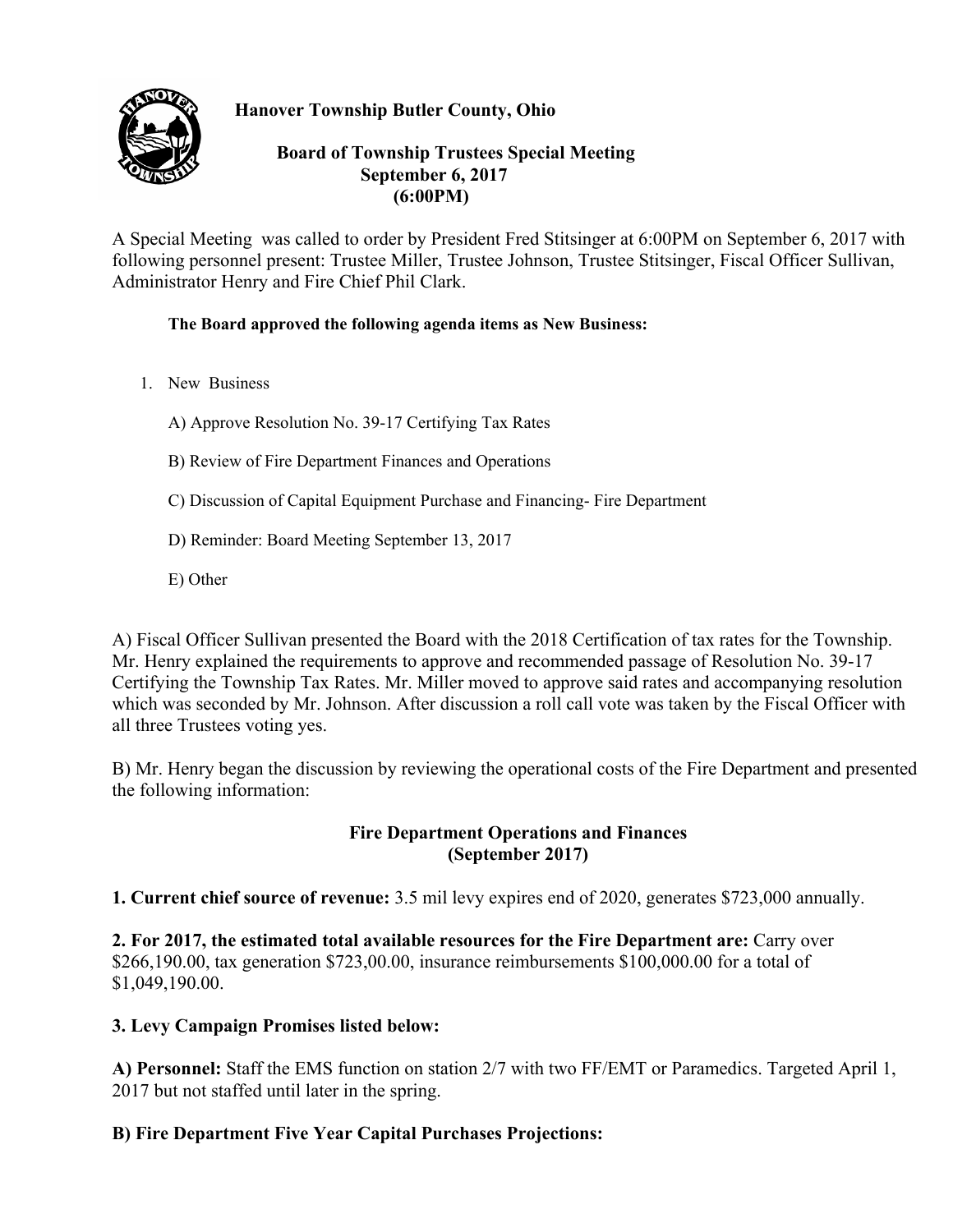| <u>Year</u> | <b>Description</b>       | <b>Estimated Cost</b>  | <b>Rating</b> |
|-------------|--------------------------|------------------------|---------------|
| 2017-2019   | New Tanker (3000 Gal)    | \$325,000 to 345,000   | Essential     |
| 2017-2018   | New Air Packs            | \$40,000               | Essential     |
| 2018-2020   | Engine Pumper            | \$465,000 to \$500,000 | Essential     |
| 2021        | FF Turn Out Gear 10 sets | \$25,000               | Essential     |
| 2022        | New Squad/EMS Unit       | \$245,000              | Essential     |
| 2017-2020   | Command Vehicle SUV      | \$60,000               | Important     |

#### **4. Current Operating Budget :** \$1,049,190.00

 **Estimated Expenditure Range for 2017:** \$688,886.00 to \$727,927.00 (allow 5% adj.) **Estimated Revenue Range for 2017:** \$862,895.00 to \$967,536.00 **Estimated Carry Over to 2018**: \$165,00.00 to \$210,000.00 (Above figures are based upon actual figures through July and projected through December 2017. These figures do not include adding more PT personnel or purchase of equipment).  **Debt Service Payment for 2017**: \$139,450.00

 **Current cost of on station personnel:** Try to cover a total of 17,520 hours with FF/EMT or paramedics range \$227,760.00 to \$280,320.00 annually.

**5. Other Issues/Questions:** Other jurisdictions have raised their pay rates for EMS personnel causing pressure on our scheduling as we lose people to other agencies. Should our rates be increased? To increase base by 3%, range of cost for 3 months additional amount: \$6,000.00 to \$8,000.00.

 Should the department add 2 more people on station part time to handle additional calls or be able to dispatch a fire unit to a fire run? For the remainder of the year cost: \$9,360.00 to \$10, 300.00 for 13 weeks.

 Apparatus Purchase: Purchase now or continue to build a reserve and purchase in 2018 after staffing issues settle down?

\*\*\*\*

Fire Chief Phil Clark reviewed the need to purchase a new Tanker but stated that Sutphen Corporation has offered an apparatus which is a combined Tanker and Pumper instead of purchasing two separate units over time. The addition of this unit would help improve the Township's ISO rating as the department would have a 6,000 gallon total water capacity.

Questions from the Board included timing, how long to receive the unit, scheduling and use of the unit etc. The unit will take 8-10 months before arrival and final payment. A high priority will still be emphasized to recruit not only part time paid personnel for EMS operations but for paid per run volunteers. The existing tanker would be retained as well as the existing pumper. AAS for timing, the Chief indicated that prices for the tanker/pumper are schedule to increase by 18% in 2018.